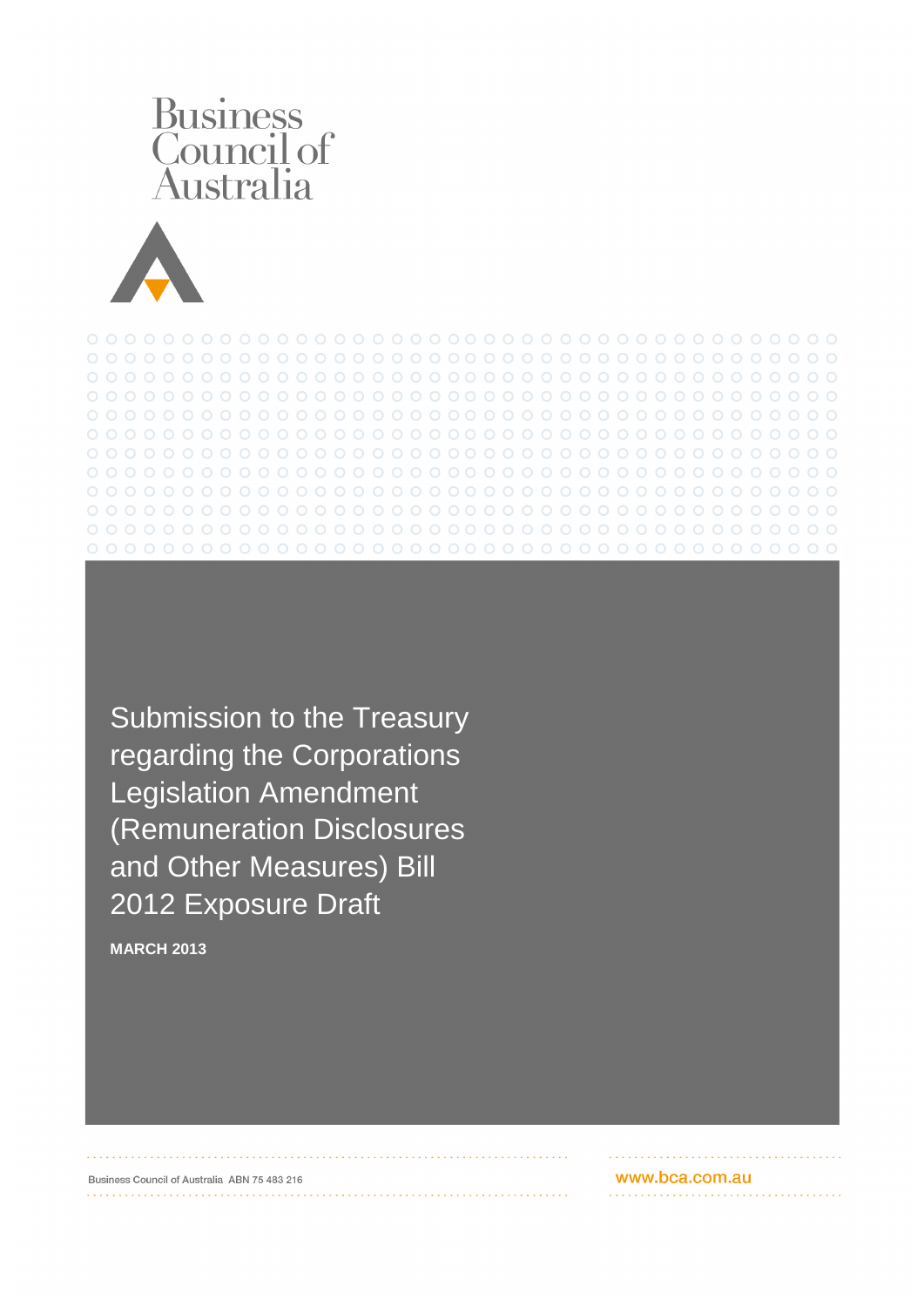# **EXECUTIVE SUMMARY**

This is the Business Council of Australia (BCA) submission to the Treasury regarding the exposure draft of the Corporations Legislation Amendment (Remuneration and Other Measures) Bill 2012.

The exposure draft includes a number of proposed amendments, including most notably requirements for:

- listed disclosing companies to disclose details of present pay, future pay, and past pay for key management personnel (KMP)
- listed disclosing companies whose financial statements have been materially misstated to either disclose whether any overpaid remuneration to KMP has been 'clawed back', or if no reduction, repayment or alteration of overpaid remuneration has been made, an explanation of why not.

Our comments on the exposure draft concentrate on these two amendments. In summary, we do not support the Bill in its current form based on a number of concerns that we hold in relation to these requirements. Notwithstanding the worthy aim of the Bill to bring greater clarity to remuneration reporting, it is our assessment that:

- **The requirement for disclosure of past, present and future pay is likely to increase compliance burden, without providing additional clarity for investors**: the new remuneration disclosure requirements will not simplify or bring greater clarity to the reporting of executive remuneration as intended. In reality, they will add a new layer of reporting, while potentially increasing shareholder confusion and compliance burden for companies.
- **Reporting of past, present and future pay has not been thoroughly tested with stakeholders**: remuneration disclosures were examined by both the Productivity Commission and the Corporations and Markets Advisory Committee in 2010 and 2011 respectively as part of broader inquiries into executive remuneration. As far as the BCA is aware, since this time there has been no consultation with stakeholders or more detailed analysis of specific remuneration reporting options to advance the findings of these reports. The Explanatory Memorandum for the Bill suggests that the measures contained in the Bill are minor and machinery in nature, with no compliance cost impact. Therefore, no regulatory impact statement has been prepared. However, preliminary feedback from BCA members suggests that at a minimum there will be up-front costs for many companies in understanding the requirements and making necessary adjustments to produce a remuneration report that complies with the past, present and future pay requirements.
- **Clawback provisions would be better dealt with outside legislation**: The BCA supports the principle of clawing back overpaid remuneration where financial statements are found to be subsequently materially misleading. However, this requirement would be better dealt with in the ASX Corporate Governance Council's Corporate Governance Principles and Recommendations, rather than in legislation. This is especially the case since the clawback requirements in the draft Bill are couched as an "if not, why not" disclosure requirement, the very foundation on which the Corporate Governance Principles and Recommendations are built.

#### **On the basis of these concerns, we recommend that:**

- For the time being, the government remove the proposed amendments for companies to disclose present, future and past pay for KMP. If the government does want to legislate to simplify and increase the transparency of executive remuneration reporting to meet the interests of both companies and shareholders, then the best prospect of this succeeding would be through a thorough and broad process of consultation, similar to that undertaken by the Financial Reporting Laboratory in the United Kingdom. In the absence of a thorough process of consultation and undertaking a Regulatory Impact Statement or options analysis, it is our belief that attempts to legislate in this area are likely to do more harm than good for both shareholders and companies.
- The government request that the ASX Corporate Governance Council address the issue of clawback of overpaid remuneration due to financial statements being materially misstated, in the forthcoming update of its Corporate Governance Principles and Recommendations.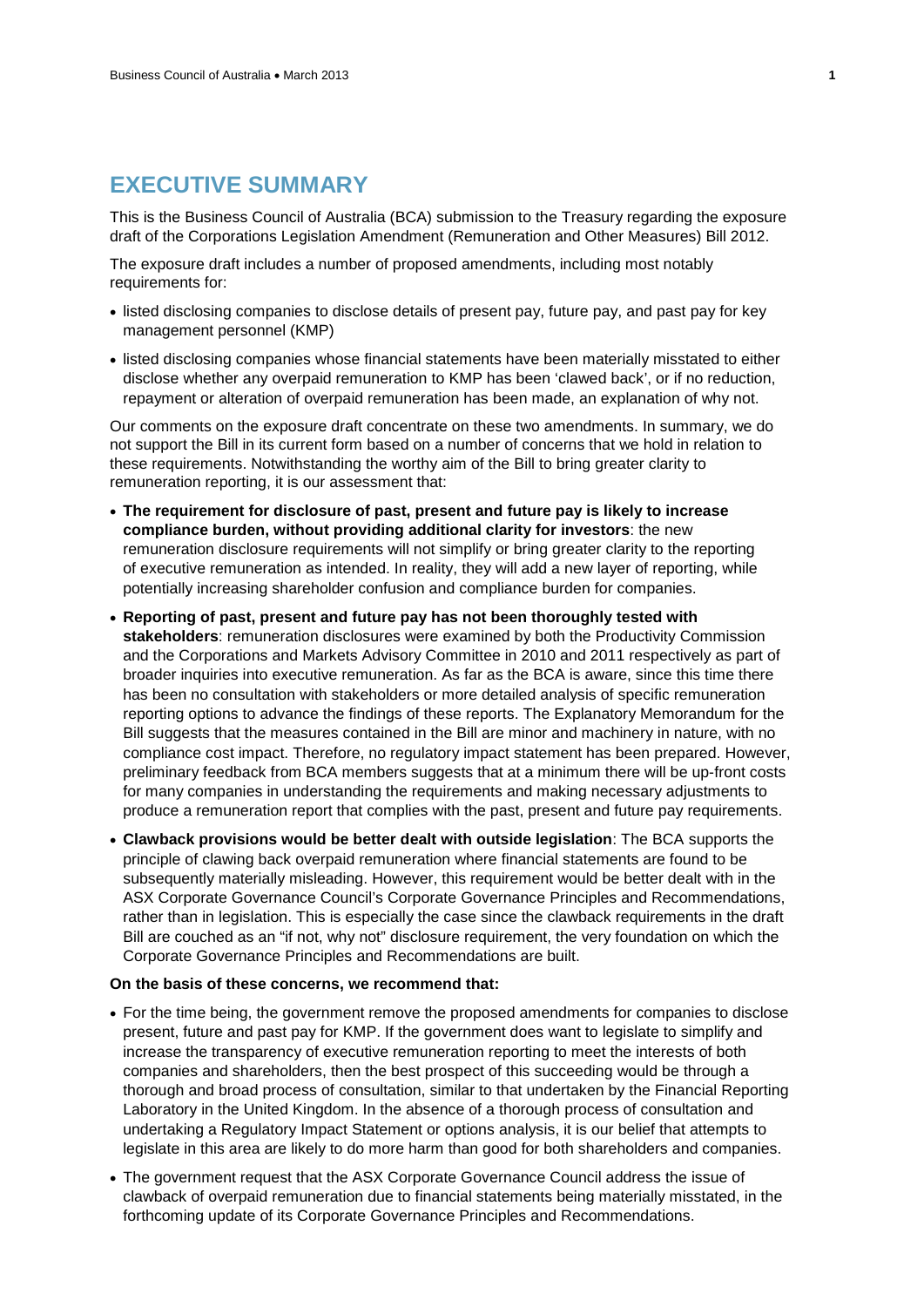### **Nature of current disclosures and the regulatory environment**

As a starting point, it is imperative to understand the current nature of remuneration disclosures by leading Australian companies. The average length of remuneration reports for the top 20 ASX companies in 2012 was around 14,000 words.

The considerable focus on remuneration disclosures is also reflected in the board's use of time, with an Australian Institute of Company Directors survey finding that almost 50 per cent of directors listed the remuneration report as amongst the most time consuming disclosures for boards. This is despite the fact that less than 10 per cent of those surveyed felt that it should consume the majority of the board's time and focus.

The complexities associated with reporting modern, sophisticated incentive payment structures present significant challenges for prescriptive legislative approaches in dealing with these issues. Effective company-specific approaches that emerge need to be supported, not discouraged or constrained by new regulations.

On this basis, a principles-based approach to remuneration reporting is often preferable, with boards determining the most appropriate and meaningful information that enables investors to make an informed assessment of remuneration practices.

Where the government is intent on legislating corporate governance practices such as remuneration reporting, then there is a need for a detailed and rigorous process including consultation with both companies and shareholders. This is the best way to increase the likelihood that the proposal actually meets the intended outcomes for shareholders without distorting the focus of company boards, introducing unnecessary costs or having unintended consequences.

The ultimate objective of a company's executive remuneration policies is to align executive pay with company performance and shareholder value, and communicate this effectively to shareholders. Many companies already provide information such as 'actual remuneration' tables in remuneration reports and seek to outline remuneration in a clear and effective manner.

There are also already strong mechanisms and incentives for companies to do this. For example, there are formal mechanisms such as the ASX Corporate Governance Council's Corporate Governance Principles and Recommendations, and best practice guidance and codes of conduct developed by groups such as the Australian Institute of Company Directors and Chartered Secretaries Australia.

Companies and their directors also have a very strong interest in upholding their professionalism and reputation. Scrutiny and analysis of company practices and in particular the remuneration of executives is more intense than ever before with the advent of social media, along with greater financial analysis and commentary. The recently introduced 'two-strikes' policy means that companies also face the prospect of strikes and threats of strikes against remuneration reports.

Australia's corporate governance institutions are relatively well placed to deliver effective corporate governance and constructive shareholder engagement in areas like executive remuneration without the need for legislative intervention. For example, the World Economic Forum places Australia fourth in the world on the efficacy of corporate boards, eighth on the strength of auditing and reporting standards and eleventh on the ethical behaviour of firms.

There has been substantial change to corporate governance regulation over recent years and the BCA is strongly of the view that now is the time for consolidation. This includes consolidating disclosure requirements rather than increasing them.

#### **Past, present and future pay disclosure**

The Bill establishes a requirement that listed companies disclose for their key management personnel:

• the amount that was granted before the financial year and paid to the person during the financial year (past pay)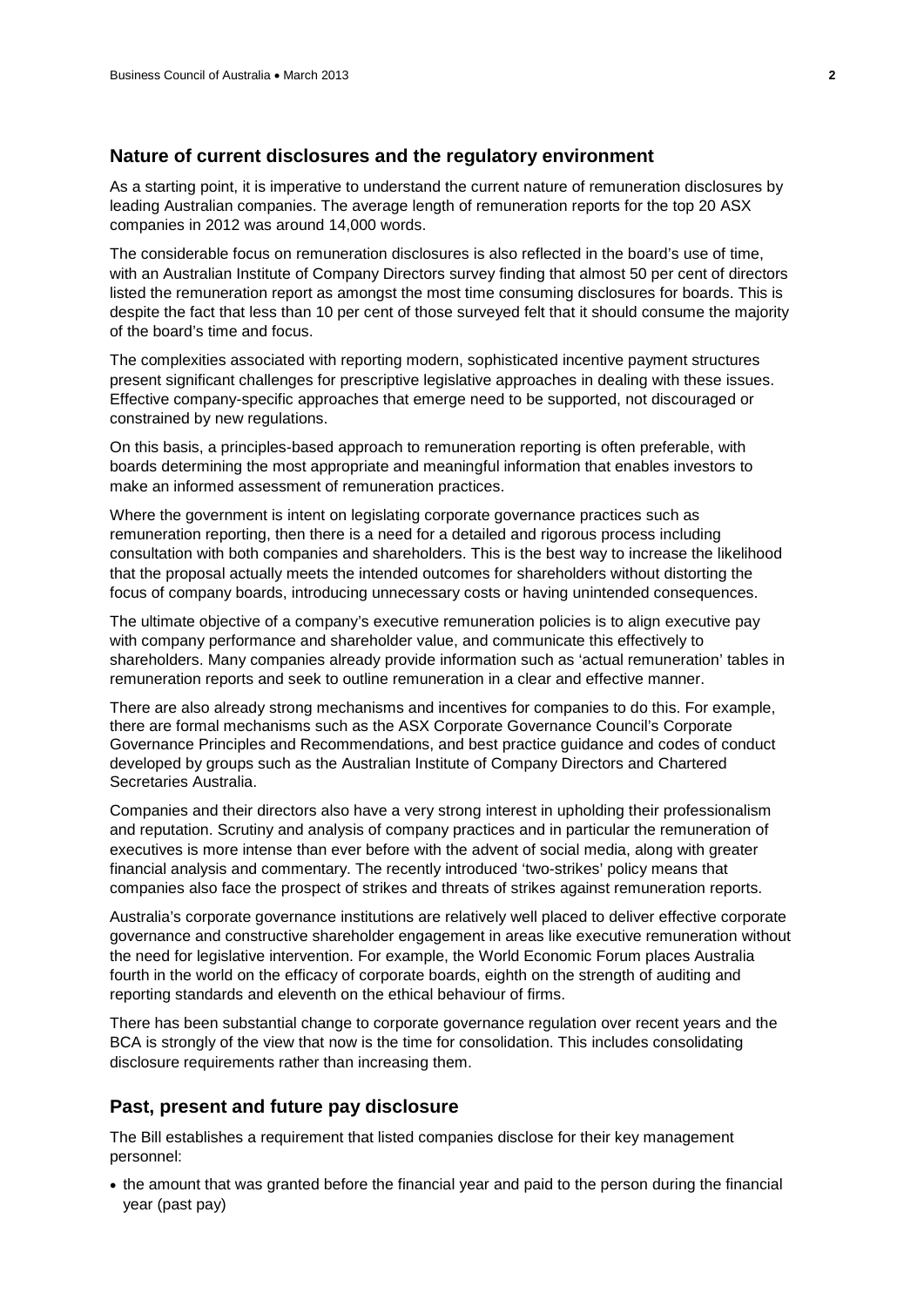- the amount that was granted and paid during the financial year (present pay)
- the amount that was granted but not yet paid during the financial year (future pay).

The BCA considers that instead of bringing greater clarity to remuneration reporting, this requirement will add a new layer of reporting, while potentially increasing shareholder confusion and compliance burden for companies. In other words, companies will now be required to disclose past, present and future remuneration paid in the reporting period, to supplement rather than replace the existing remuneration disclosures.

Our concerns are that:

- By including two sets of remuneration figures for each executive, it is inevitable that remuneration reports will require further explanatory notes in order to identify the reasons for differences between the two sets of reported numbers. Therefore the length of remuneration reports are likely to increase without providing additional clarity.
- Including future pay in the table with present and past pay will lead to double counting. That is, future pay in one year will be shown as past pay in a later year.
- The requirements separate remuneration disclosure from company performance in the current financial year, by requiring companies to include performance pay in the reporting period in which it is paid, rather than the reporting period in which it is earned. This could exacerbate the perception in some cases that poor current performance is being rewarded, when the reward actually relates to strong historical performance.
- Concepts of 'paid' and 'granted' are not clear, further underlying the difficulty of applying blackletter law to matters of corporate governance where companies will have different remuneration policies and understandings of these terms.

On the basis of these concerns, the BCA does not support this requirement in the Bill in its current form as there is a significant risk that legislative intervention is likely to do more harm than good, despite the worthy aim of the Bill to bring greater clarity to remuneration reporting.

#### **The process for pursuing reform**

If the government insists on legislative intervention to simplify remuneration reporting for the benefit of both shareholders and companies, then there would be a greater likelihood of achieving this outcome by adopting a rigorous, detailed process to consider a range of options and consult with companies, shareholders and other stakeholders. The kind of process adopted by the Financial Reporting Lab in the United Kingdom in pursuing reforms may be a useful benchmark.

In our view, the process employed in developing these amendments has not been geared to achieve the best possible outcome. While detailed reports on executive remuneration have been undertaken by the Productivity Commission (2010) and Corporations and Market Advisory Committee (2011), considerable time has passed since these reports were undertaken.

During this time, as far as the BCA is aware there has been no consultation with stakeholders or more detailed analysis of specific remuneration reporting options to advance the findings of these reports. In the absence of consultation with companies, we question the suggestion of the Explanatory Memorandum that the amendments are minor or mechanical in nature and do not have associated compliance costs. Preliminary consultations with some BCA members regarding these amendments has suggested that at a minimum there will be upfront costs for many companies in understanding the requirements and making necessary adjustments to produce a remuneration report that complies with the past, present and future pay requirements.